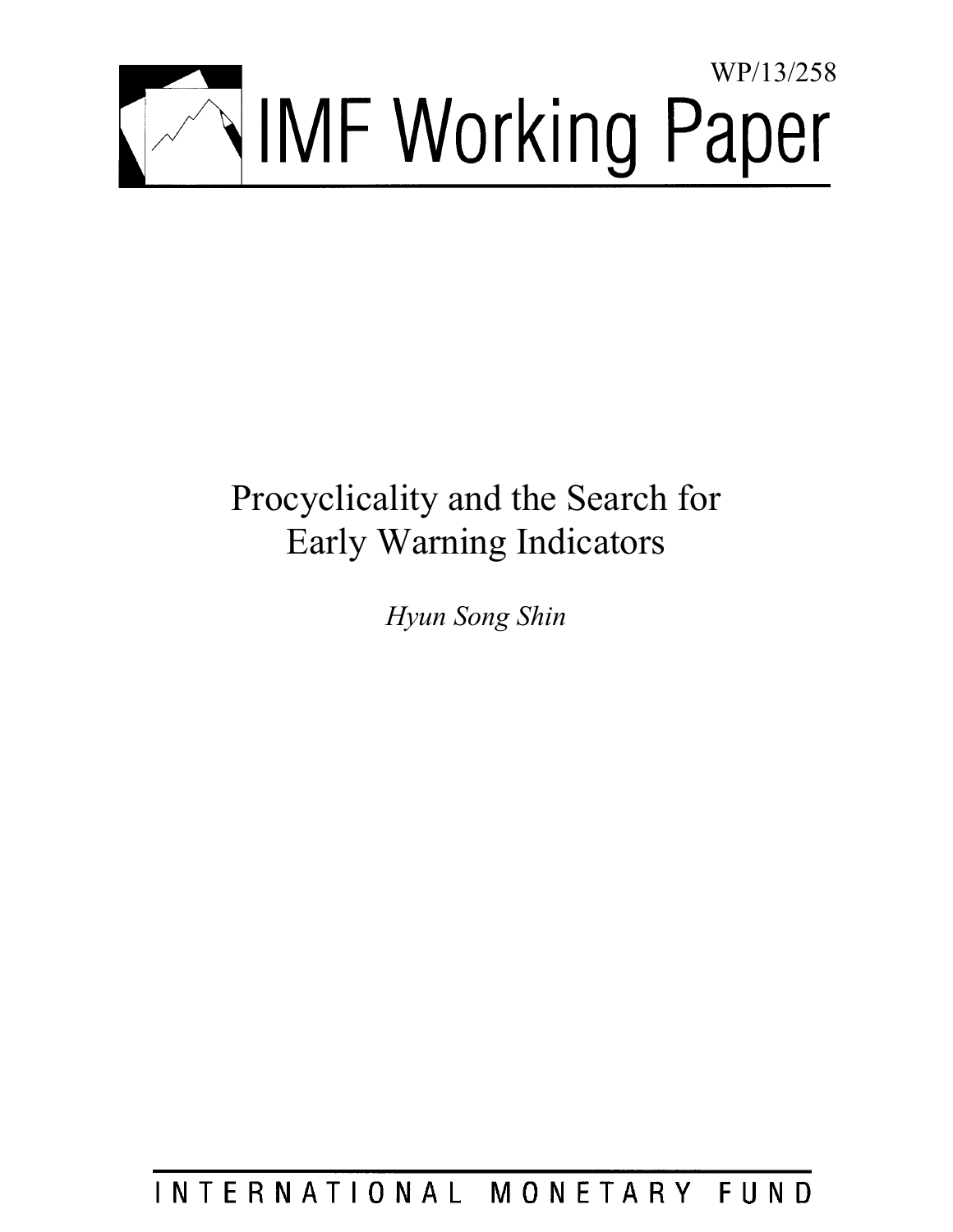## **IMF Working Paper**

## Research Department

## Procyclicality and the Search for Early Warning Indicators<sup>1</sup>

## **Prepared by Hyun Song Shin**

Authorized for distribution by Stijn Claessens

December 2013

**This Working Paper should not be reported as representing the views of the IMF.**  The views expressed in this Working Paper are those of the author(s) and do not necessarily represent those of the IMF or IMF policy. Working Papers describe research in progress by the author(s) and are published to elicit comments and to further debate.

#### **Abstract**

This paper compares three types of early warning indicators of financial instability – those based on financial market prices, those based on normalized measures of total credit and those based on liabilities of financial intermediaries. Prices perform well as concurrent indicators of market conditions but are not suitable as early warning indicators. Total credit and liabilities convey similar information and perform better as early warning indicators, but liabilities are more transparent and the decomposition between core and non-core liabilities convey additional useful information.

JEL Classification Numbers: F34, E44, G01

Keywords: Non-core liabilities, credit cycles, financial stability

Author's E-Mail Address:hsshin@princeton.edu

<sup>&</sup>lt;sup>1</sup> Presented at the IMF conference on "Financial Crises: Causes, Consequences, and Policy Response", Washington DC, September 14, 2012. I thank Stijn Claessens, Ayhan Kose, Luc Laeven and Fabian Valencia for comments on an earlier draft and Laura Yi Zhao for research support.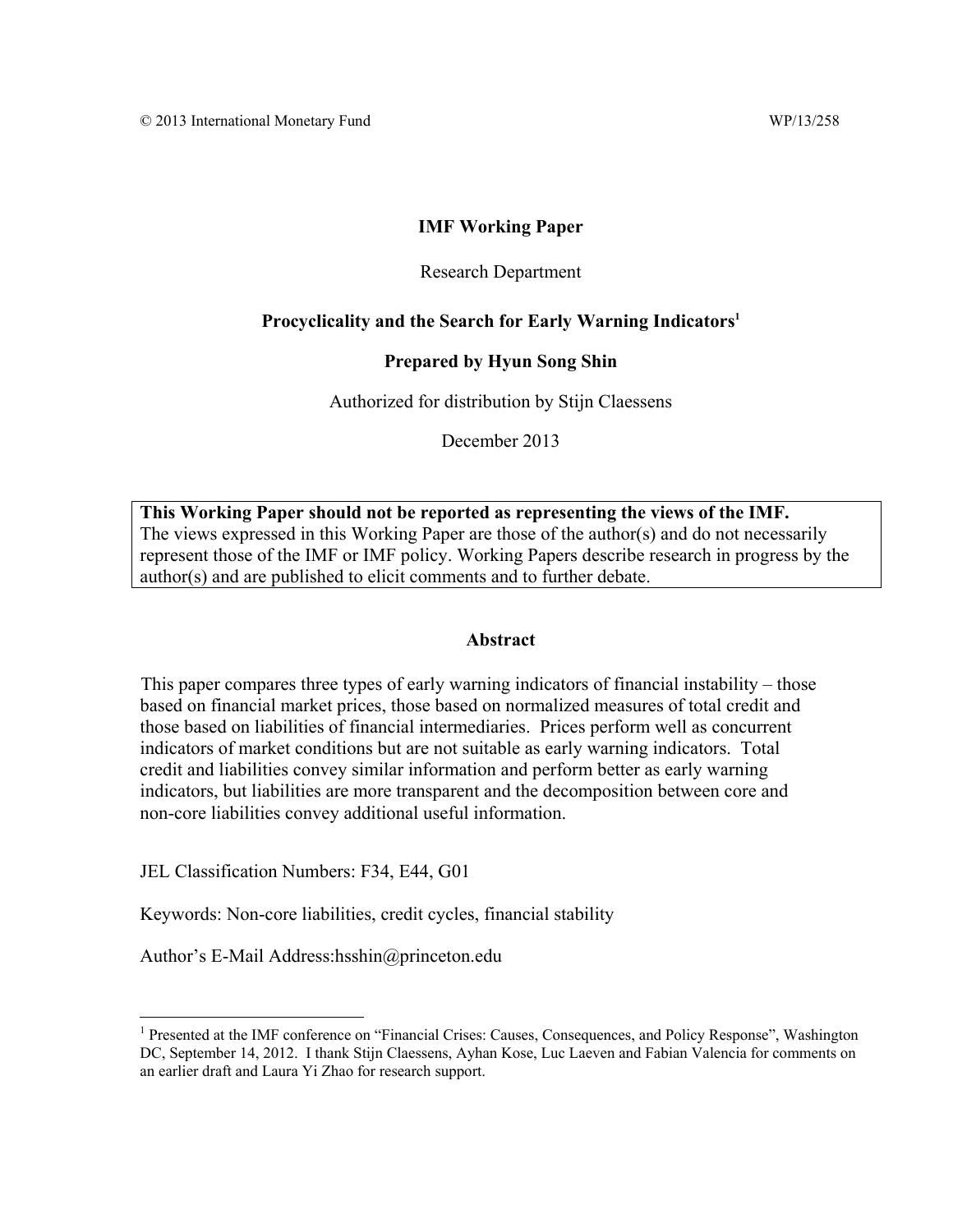| Contents                                                                                                                                                                                                                                                                                                                     | Page |
|------------------------------------------------------------------------------------------------------------------------------------------------------------------------------------------------------------------------------------------------------------------------------------------------------------------------------|------|
|                                                                                                                                                                                                                                                                                                                              |      |
|                                                                                                                                                                                                                                                                                                                              |      |
|                                                                                                                                                                                                                                                                                                                              |      |
|                                                                                                                                                                                                                                                                                                                              |      |
|                                                                                                                                                                                                                                                                                                                              |      |
| Figure<br>2. Two-Year Changes in Assets, Debt, Equity and Risk-Weighted Assets<br>5. Monthly Growth Rates of H-P-Filtered Bank Liability Aggregates (Korea and China)10<br>6. Structure of Borrowing Relationships for Nonfinancial Corporates in China11<br>7. Hong Kong Banks' Claims and Liabilities to Nonbank Customers |      |
|                                                                                                                                                                                                                                                                                                                              |      |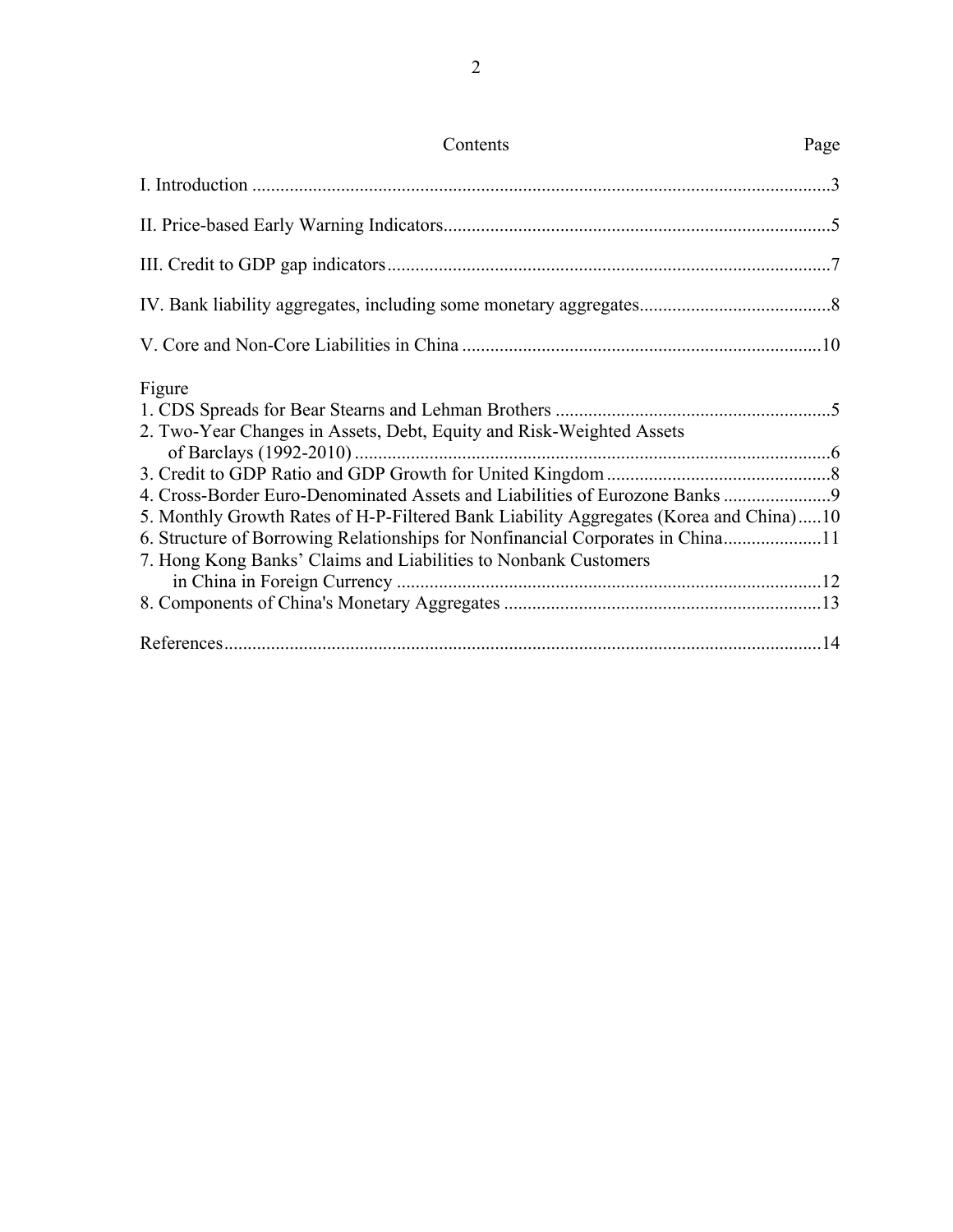#### **I. INTRODUCTION**

Finding a set of early warning indicators that can signal the vulnerability to financial turmoil has emerged as a policy goal of paramount importance in the aftermath of the global financial crisis.

There is a large literature on early warning indicators for crises, described well in Chamon and Crowe (2012). The emerging economy crises of the 1990s gave impetus to the work, which has been further developed in the aftermath of the recent global financial crisis that engulfed the advanced economies as well as emerging economies.

The literature to date could be described as being *eclectic* and *pragmatic*. It has been eclectic in that the exercise involves appeal to a wide variety of inputs, covering external, financial, real, and fiscal variables, as well as institutional and political factors and various measures of contagion. In their overview of the literature as of 1998, Kaminsky, Lizondo and Reinhart (1998) catalogue 105 variables that had been used up to that date.

The literature has also been pragmatic in that the exercise has focused on improving measures of goodness of fit, rather than focusing on the underlying theoretical themes that could provide bridges between different crisis episodes.<sup>2</sup>

For instance, it has been conventional to distinguish emerging economy crises from those for advanced economies, with a different set of variables entering into the exercise for each category, where emerging economy crises focus on capital flow reversals associated with "sudden stops", for which variables such as external borrowing denominated in foreign currency takes center stage, while for advanced economies housing booms and household leverage take on importance. Claessens, Dell'Ariccia, Igan and Laeven (2010) examine the evidence for the recent financial crisis.

The distinction between emerging and advanced economies is also reflected in the work of the official sector. The IMF has added a new Vulnerability Exercise for Advanced Economies (VEA) to an existing Vulnerability Exercise for Emerging Economies (VEE), which both feed into joint early warning exercise with the Financial Stability Board (FSB).<sup>3</sup>

Although the compartmentalization into emerging and advanced economies helps in improving the goodness of fit, it tends to obscure the common threads that tie together emerging and advanced economy crises. The capital flow reversals in Spain and Ireland in the European crisis have many of the features of a "sudden stop", except that the outflow of

 $\overline{a}$ 

 $2^2$  The pragmatic focus has also meant that traditional regression techniques (such as the probit model as used in Berg and Patillo (1999)) has given way increasingly to non-parametric techniques that minimize the signal to noise ratio as in Kaminsky, Lizondo and Reinhart (1998). The reason is that non-parametric techniques fare better when there is a large number of explanatory variables.

 $3$  See IMF (2010) and Chamon and Crowe (2012).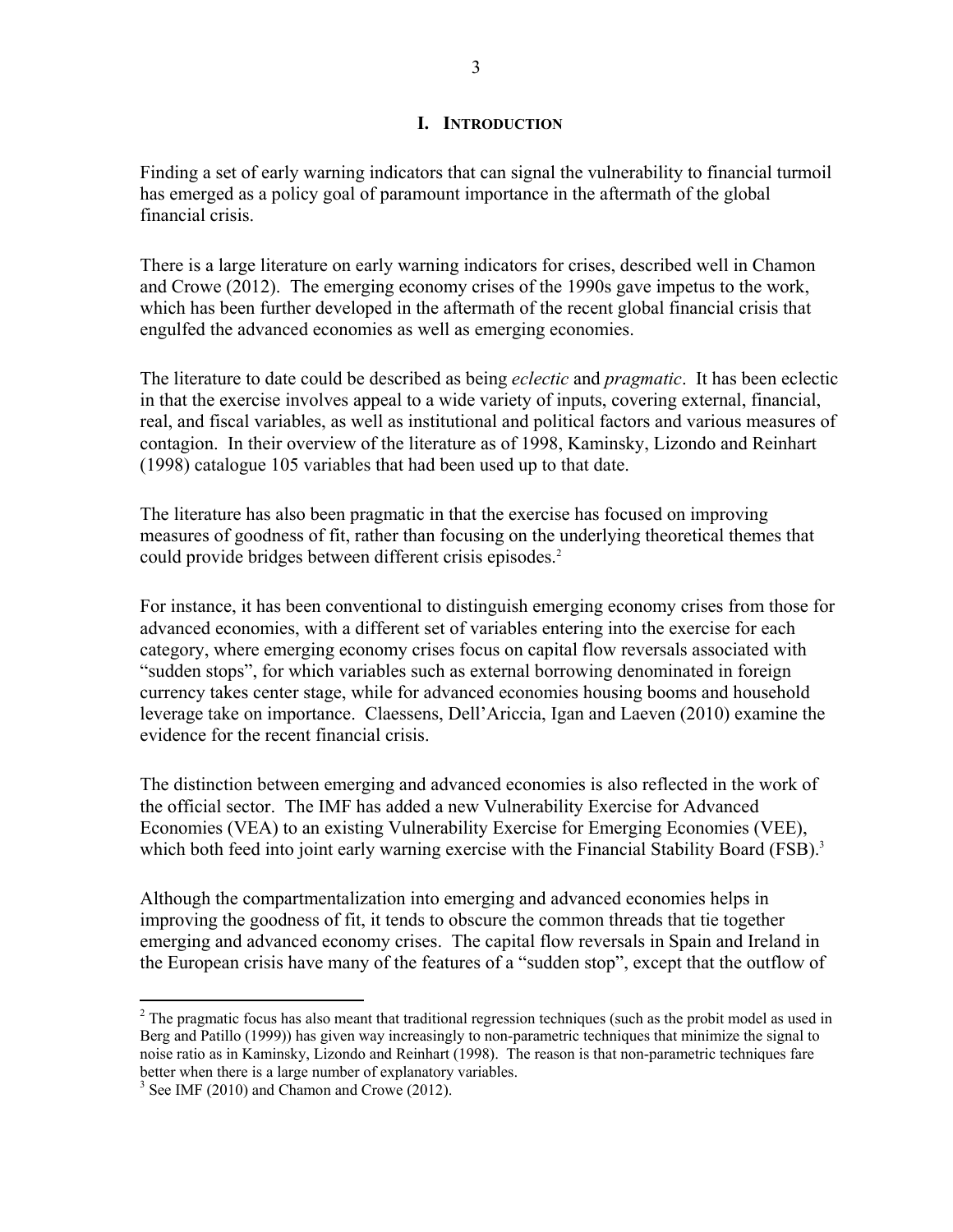private sector funds has been compensated by the inflow of official funds.<sup>4</sup> However, since the Eurozone crisis is taking place within a common currency area, the traditional classification of emerging market "currency crises" where currency movements play a key role do not necessarily fit easily in the empirical exercise.

Given the common threads that tie together apparently disparate crises, it can be useful to take a step back from the practical imperatives of maximizing goodness of fit and instead consider the conceptual underpinnings of early warning models. This is the purpose of my paper.

In what follows, I will suggest that the procyclicality of the financial system provides an organizing framework for selecting indicators of vulnerability to crises, especially those that are associated with banks and financial intermediaries more generally.

More specifically, I examine three broad sets of indicators for early warning purposes, and assess their relative likelihood of success. The three sets of indicators are:

- Indicators based on market prices, such as CDS spreads, implied volatility and other price-based measures of default or distress
- Gap measures of the credit to GDP ratio
- Banking sector liability aggregates, including monetary aggregates

To anticipate my conclusions, the first approach (based on market prices) seems most appropriate for obtaining indicators of *concurrent* market conditions but unlikely to be useful as early warning indicators with enough time for meaningful remedial action.

The credit to GDP gap measure is a distinct improvement from the first as an early warning indicator, with a good pedigree from the work of BIS economists and has been explored extensively as part of the Basel III bank capital rules. Yet, some authors have expressed doubts about its usefulness as a real time measure, or as a measure that yields a threshold that can be applied uniformly across countries.

That leaves the third approach – one based on bank liability aggregates, including various components of the money stock. I will suggest that this third approach is the most promising, as it preserves the advantages of the credit to GDP gap measure but also stands a good chance of yielding indicators that can be used in real time.

The downside, however, of the monetary approach is that any measure derived in this way will need to find meaning by appeal to specific institutional features of the financial system, rather than being applied in an unthinking way.

 4 See, for instance, Merler and Pisani-Ferry (2012)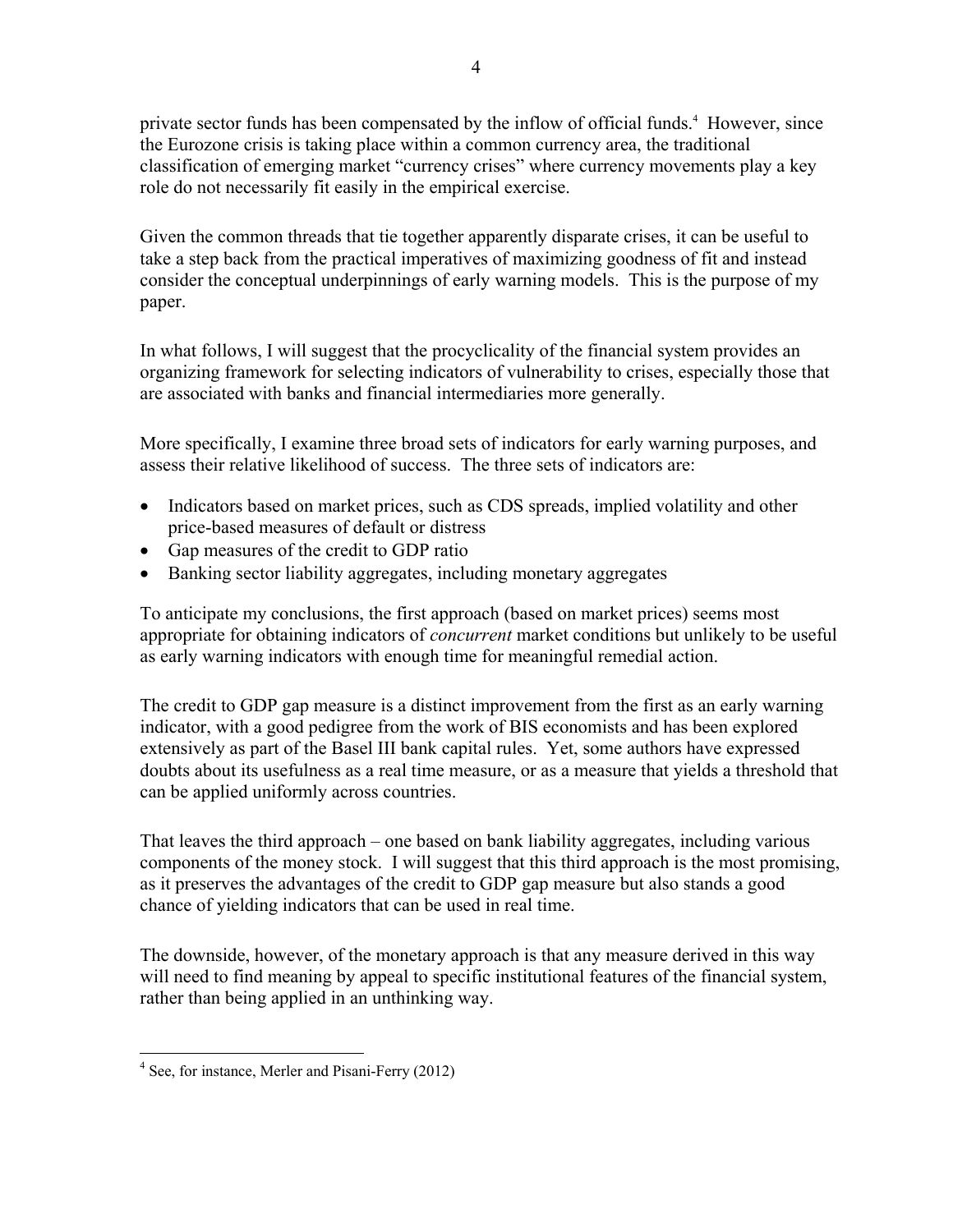In addition, we will need to transcend traditional thinking behind the definitions of monetary aggregates in order to make the approach useful. Whereas traditional definitions of monetary aggregates exclude the liabilities between financial intermediaries when defining monetary aggregates, such liability aggregates turn out to be perhaps the most informative of them all.

#### **II. PRICE-BASED EARLY WARNING INDICATORS**

Figure 1 gives the CDS spreads of Bears Stearns and Lehman Brothers, with the right hand panel giving the longer perspective and illustrating how the spreads increase sharply with the onset of the crisis.



## **Figure 1. CDS Spreads for Bear Stearns and Lehman Brothers**

Left panel is for  $2004 - 2006$ ; Right panel is for  $2004 - 2008$ 

What is remarkable is how tranquil the CDS measure is before the crisis. There is barely a ripple in the series in the period 2004 to 2006 when the vulnerability to the financial crisis was building up. The left hand panel, which plots the CDS series for the pre-crisis period of January 2004 to January 2007 shows that CDS spreads were actually *falling* over the period, dipping below 20 basis points at the end of 2006. Other price-based measures, such as Value-at-Risk, implied volatility, structural models of default based on equity prices, etc. all painted the same picture.

The failure of price-based measures of early warning indicators can be traced to their implicit premise that the interaction between market signals and the decisions guided by those signals always interact in a stabilizing virtuous circle, rather than sometimes going astray and acting in concert in an amplifying vicious circle where market signals and decisions guided by those signals reinforce an existing tendency toward procyclicality. Some of the forces toward procyclicality were described in my Mundell-Fleming lecture last year (Shin (2012)).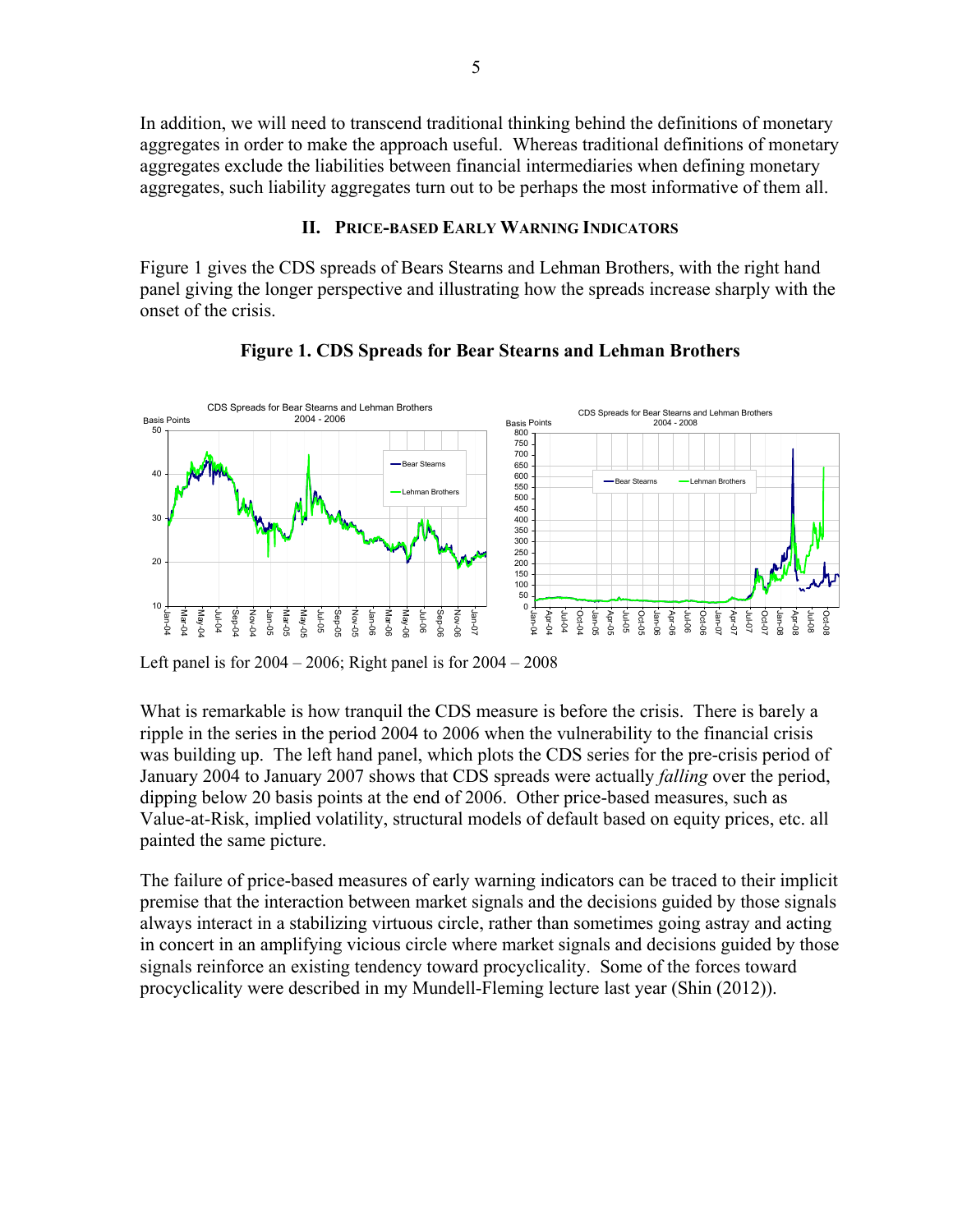#### **Figure 2. Two-Year Changes in Assets, Debt, Equity and Risk-Weighted Assets of Barclays (1992 – 2010)**



As an illustration of the outcome of such a tendency toward procyclicality, the scatter chart in Figure 2 plots how much the change in the balance sheet size of Barclays – a typical global bank – is financed through equity and how much through debt. It also shows how much riskweighted assets change as the balance sheet grows or shrinks.

The fact that risk-weighted assets barely increase in Figure 2 even as raw assets are increasing rapidly is indicative of the lowering of measured risks (such as spreads or Valueat-Risk measures) during lending booms. Lower measured risks and lending booms thus go together. The causation in the reverse direction will also have been operating – the compression of risk spreads is induced by the rapid increase in credit supply chasing available credits. Such two-way causation lays the ground for a feedback loop in which greater credit supply and the compression of spreads feed off each other.

The procyclicality evident in Figure 2 poses hard challenges for traditional thinking that places faith in market discipline as an integral part of financial regulation, where prices are relied upon to issue timely warning signals. Indeed, Market Discipline was one of the three "Pillars" of the Basel II framework for international bank regulation. Economists associated with the *Shadow Financial Regulatory Committee* were influential in this regard. Calomiris (1999) argued for rules requiring banks to maintain a minimum amount of subordinated debt, with the rationale being that banks that take on excessive risk will find it difficult to sell their subordinated debts, and will be forced to shrink their risky assets or to issue new equity to comply with the discipline imposed by private uninsured creditors. However, the experience in the run-up to the recent crisis showed how market risk premiums erode so as to nullify market discipline.

Larry Summers's quip (Summers (1985)) that the achievement of finance researchers is to show that "two quart bottles of ketchup invariably sell for twice as much as one quart bottles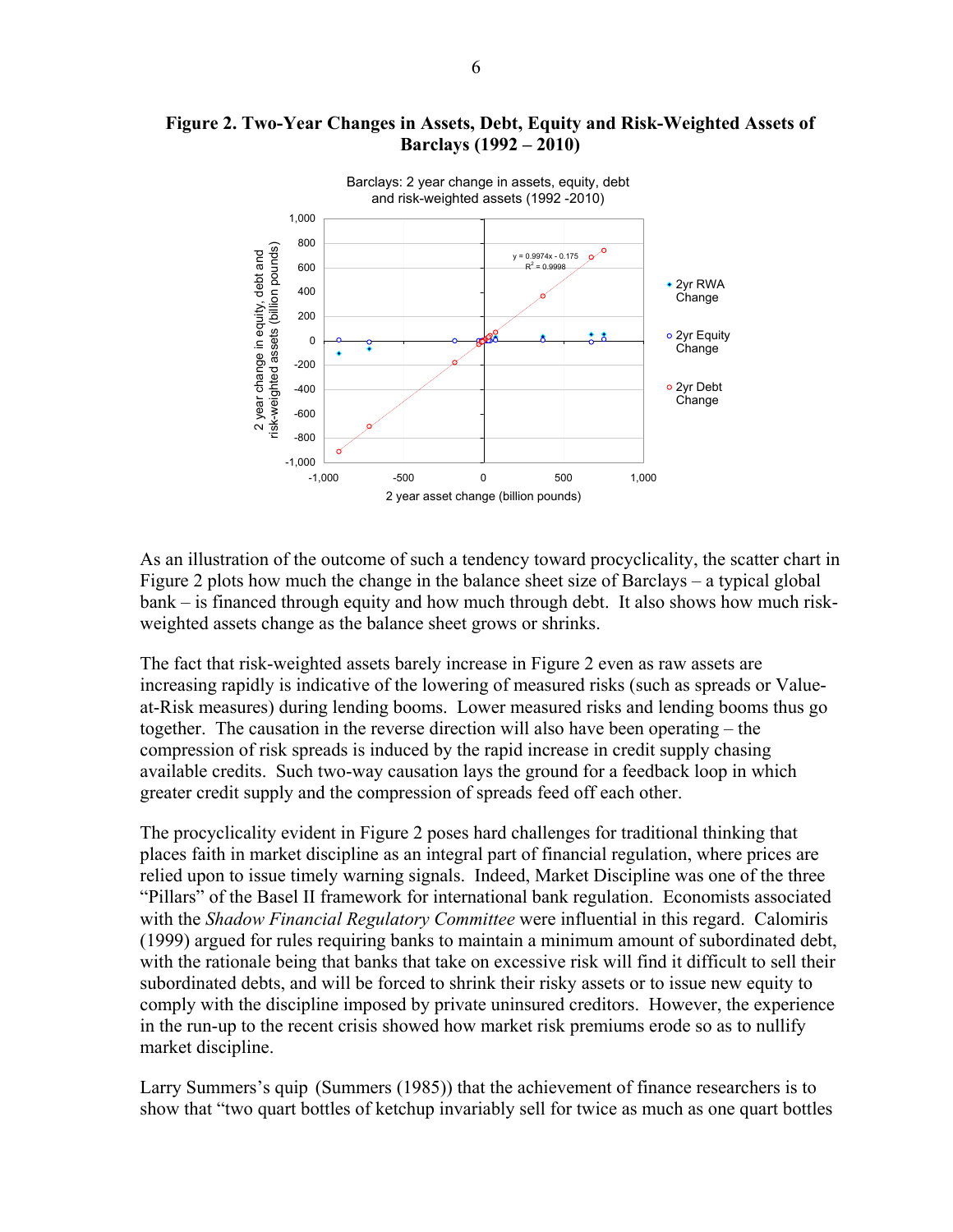of ketchup" is related to why price-based measures of early warning indicators are likely to fail. Absence of arbitrage means that prices at *a point in time* are consistent, but they are liable to flip to distress mode (again, fully consistently across assets) with the onset of the crisis. If the task is to give prior warning of the *onset* of the crisis, price-based measures have little to say about the transition.

Since the onset of crisis is often accompanied by run-like events, the switch from a benign environment to a hostile one can be precipitous. The global games literature illustrates how the transition into financial distress - the "tipping point" - is associated with self-reinforcing effects between individual constraints and market outcomes, but how the onset of the crisis is triggered by apparently small changes in the underlying fundamentals. Outwardly, the switch has the flavor of a self-fulfilling crisis. Goldstein (2010) discusses how empirical research should take account of such tipping points, and shows how the global games framework (Morris and Shin (1998, 2000, 2008)) can be usefully invoked in the modeling exercise.

To the extent that market prices have been useful for early warning exercises at all, their usefulness comes precisely when the market price of risk is *too low*, rather than too high. Thus, it is when asset prices are *too high* relative to some benchmark that warnings signs are appropriate.

In their 2005 paper on the US housing market, Himmelberg, Mayer and Sinai (2005) argued that a high price-to-rent ratio or high price-to-income ratio need not be indicators of a housing bubble as discount rates implied by low long-term interest rates had also fallen. But since discount rates are prices, the combination of low discount rates and high housing prices is arguably the kind of point-in-time consistency in prices that Summers (1985) had in mind.

## **III. CREDIT TO GDP GAP INDICATORS**

Under the Basel III framework, the ratio of credit to GDP takes a central role as the basis for the countercyclical capital buffer. This ratio has been shown to be useful as an indicator of the stage of the financial cycle, notably by Borio and Lowe (2002, 2004). To the extent that procyclicality drives financial vulnerability, detecting excessive credit growth is central. Normalizing credit to some underlying flow fundamental measure such as GDP and detecting deviations from trend would be one way to operationalize the notion of excessive credit growth.

However, although a credit boom is clear with hindsight, there are several challenges to using the deviation of the credit to GDP ratio from trend as an early warning indicator in real time.

The first is the difficulty of estimating the trend that serves as the benchmark for what is "excessive" growth. The difficulty is not unique to the credit to GDP ratio, but one shared by other macroeconomic time series. Edge and Meisenzahl (2011) find that ex-post revisions to the credit-to-GDP ratio gap in real time are sizable for the U.S. and as large as the gap itself. The source of the ex post revisions is not the revision of the underlying data, but rather from the revision of the *estimated trend* measured in real time.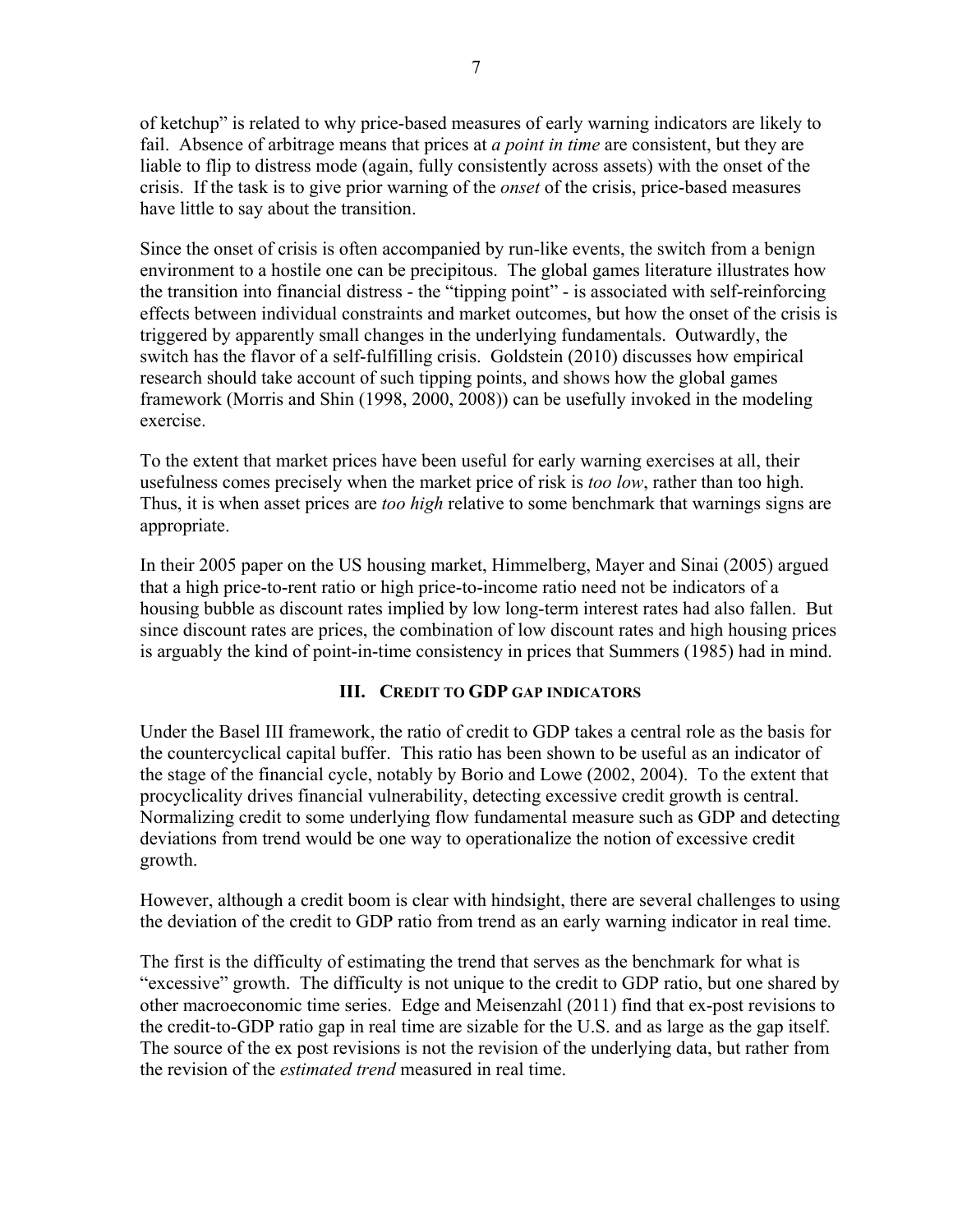The second difficulty is that credit growth and GDP dance to somewhat different tunes over the cycle, so that the ratio of the two may sometimes issue misleading signals. Bank lending in particular may be influenced by pre-existing contractual commitments, such as lines of credit, which are drawn down during the crisis. Ivashina and Scharfstein (2010) document the impact of such lines of credit on credit growth during the recent crisis. Therefore, lending may continue to increase for some time after the onset of the crisis.



**Figure 3. Credit to GDP Ratio and GDP Growth for United Kingdom**

Left hand panel shows UK credit-to-GDP ratio and its time trend (HP filter  $\lambda$ =400,000). Right panel shows credit-to-GDP gap and GDP growth. Source: Repullo and Saurina (2011).

Figure 3 is taken from Repullo and Saurina (2011) and shows the credit to GDP ratio for the UK and its HP-filtered trend (left hand panel). The HP filter parameter is set at  $\lambda$ =400,000 as recommended by the Basel Committee, which effectively means a linear trend. The right hand panel shows the credit-to-GDP ratio "gap" between the credit-to-GDP ratio and the trend.

From the right hand panel of Figure 3, we note that the gap measure is large even as GDP growth is falling very sharply during the crisis. Thus, the ratio of the two gives a misleadingly large credit to GDP ratio during the crisis.

Basel III discussions have given a great deal of prominence to the credit-to-GDP gap measure (BCBS (2009, 2010)). To the extent that the Basel rules are expected to be applied uniformly (or at least, in a consistent manner), finding common thresholds for the credit to GDP ratio would be a basic requirement for Basel III to apply uniformly to all Basel Committee member countries.

## **IV. BANK LIABILITY AGGREGATES, INCLUDING SOME MONETARY AGGREGATES**

Rapid growth of bank lending is mirrored on the liabilities side of the balance sheet by shifts in the composition of bank funding. As intermediaries who borrow in order to lend, banks must raise funding in order to lend to their borrowers. When credit is growing faster than the available pool of funds that are usually drawn on by the bank ("core liabilities"), the bank will turn to other, "non-core" sources of funding to support its credit growth.

In this way, the ratio of non-core to core liabilities serves as a signal of the degree of risktaking by the bank and hence of the stage of the financial cycle. Hahm, Shin and Shin (2013)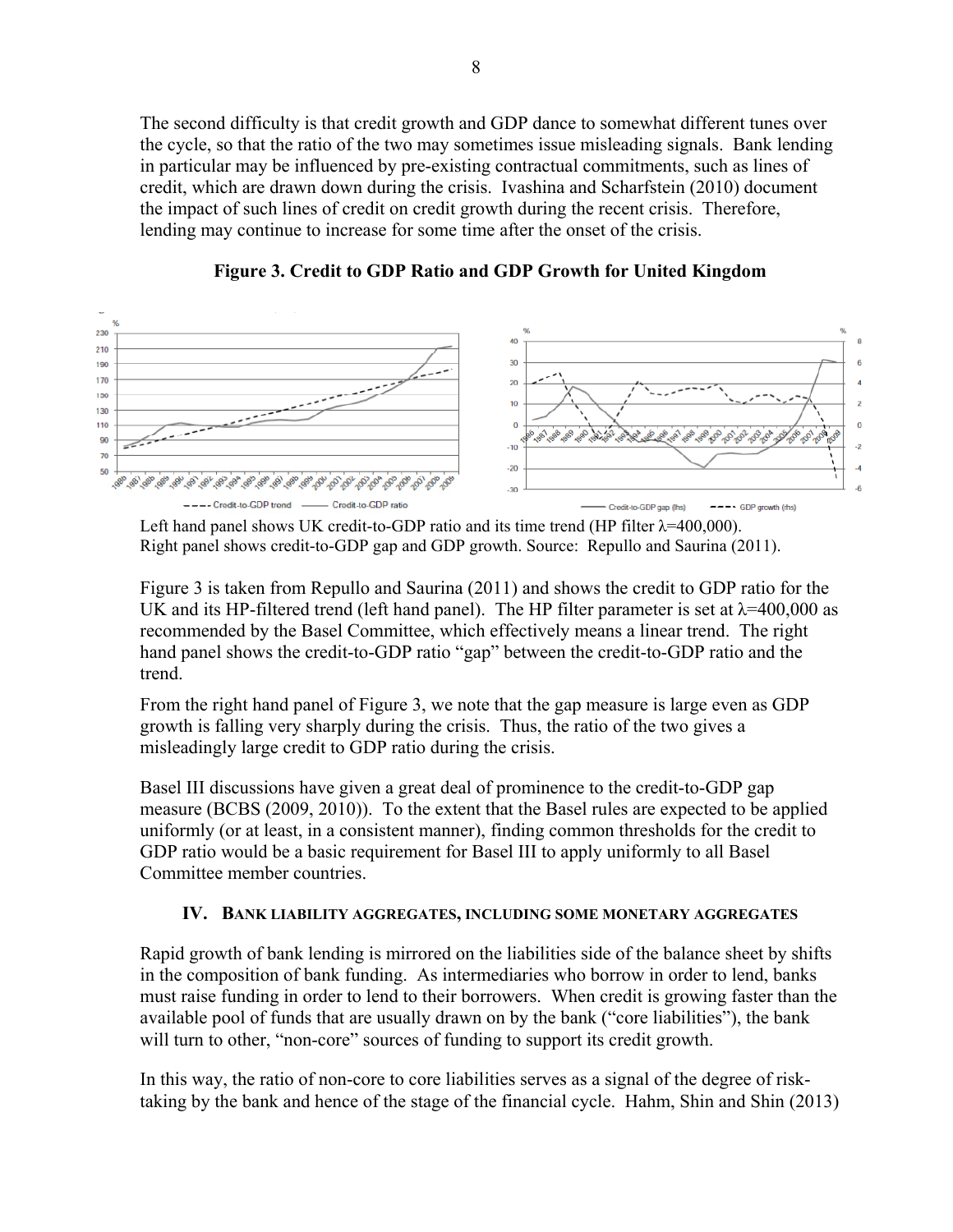conduct a cross-country panel probit study and find that the ratio of non-core to core liabilities (especially the non-core liabilities to foreign creditors) emerges consistently the most robust predictor of a currency crisis or credit crisis.

The distinction between core and non-core bank liabilities has a point of contact with monetary aggregates. Traditionally, the importance of monetary analysis for the real economy rested on a stable money demand relationship that underpinned the link between money and macro variables. Money demand is seen as the result of a portfolio decision of economic agents choosing between liquid and illiquid claims, whether based on an inventory holding of money for transactions purposes. For this reason, the traditional classifications of monetary aggregates focus on the transactions role of money as a medium of exchange.

However, unlike commodity money, monetary aggregates are the liabilities of banks and hence have an asset-side counterpart. Recognizing the asset-side counterpart of money and the determinants of bank lending focuses attention on the supply of money by banks. Indeed, rather than speaking of the *demand for money* by savers, we could turn the relationship on its head, and speak of the *supply of funding* by savers.

Similarly, by speaking of the supply of money as the *demand for funding*, the shift in the language serves to focus attention on the banking sector and its balance sheet management over the cycle.

However, monetary aggregates are traditionally measured by netting out claims between banks. For financial stability purposes, however, the claims between banks – especially when they are cross-border – take on great significance.



**Figure 4. Cross-Border Euro-Denominated Assets and Liabilities of Eurozone Banks** 

Source: BIS Locational Statistics, Table 5A.

Figure 4 plots the four-quarter growth in cross-border assets and liabilities of eurozone banks in euros. The destination of euro-denominated lending reached outside the eurozone, as eurozone banks expanded into central and Eastern Europe. However, the cross-border eurodenominated liabilities series in Figure 4 is can be seen as non-core liabilities generated through capital inflows. From 1999Q1 to 2008Q3, cross border liabilities rose almost 3.5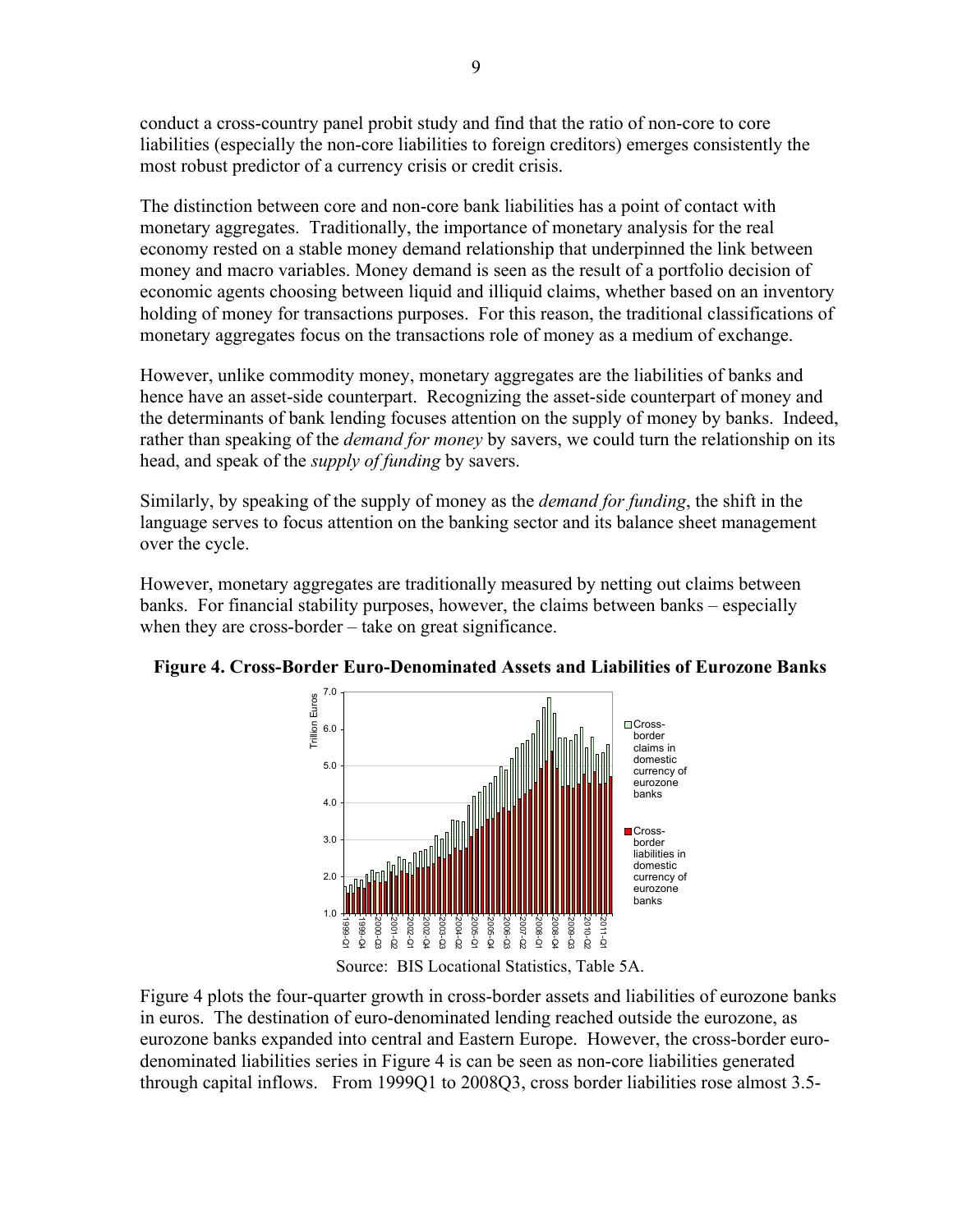fold from 1.56 trillion euros to 5.4 trillion euros. This rapid spurt translates into a constant quarterly growth rate of 3.33%, which when annualized is close to 14%.

#### **V. CORE AND NON-CORE LIABILITIES IN CHINA**

However, what counts as "core" or "non-core" will depend on the financial system and the institutions. For economies with banks operating in developed, open capital markets, noncore funding will typically take the form of wholesale funding of the bank from capital markets, sometimes denominated in foreign currency. However, if the economy has a closed capital account, and when banks are prevented from accessing capital market funding from abroad, then what counts as non-core funding could be quite different.

Compare Korea and China. Figure 5 plots the monthly growth rates of various banking sector liability aggregates for Korea (in the left hand panel) and for China (in the right hand panel). The growth rates have been filtered through a Hodrick-Prescott filter at business cycle frequency. Note that the HP filter is used here with hindsight to highlight differences in time series patterns, not the real-time trend-finding exercise with the Basel III exercise.

## **Figure 5. Monthly Growth Rates of H-P-Filtered Bank Liability Aggregates for Korea (left panel) and China (right panel) (λ=14400)**



In Korea, banks have access to capital markets, either directly or through the branches of foreign banks operating in Korea. For this reason, the most procyclical components of the bank liability aggregates are those associated with wholesale funding, especially the series for the foreign exchange denominated liabilities of the banking sector.<sup>5</sup> Before the 1997 Asian financial crisis and the 2008 crisis, non-core liabilities grew rapidly, only to crash with the onset of the crisis. In contrast, the growth of M2, reflecting household and corporate deposits, is much less variable over the cycle.

 $\overline{a}$ 

 $<sup>5</sup>$  The other non-core liabilities are bank debentures, repos and other non-deposit items such as promissory</sup> notes. See Shin and Shin (2010).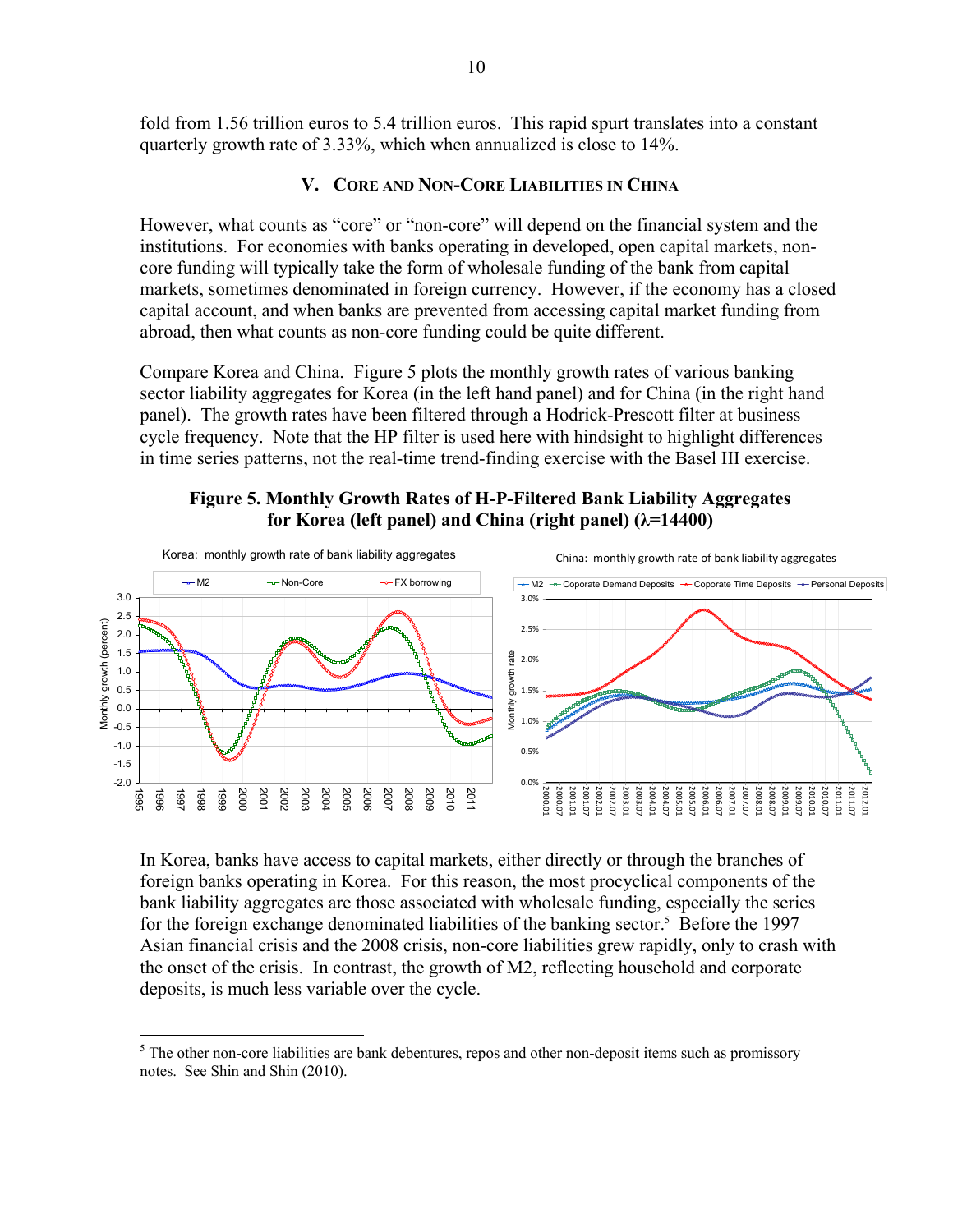However, the right hand panel of Figure 5 shows that in China, the sub-components of M2 show considerable variation in their time series properties, with corporate deposits showing the tell-tale procyclical patterns as compared to household deposits.

For an economy such as China where banks are prevented from accessing international capital markets in the way that Korean banks do, applying the liability classifications from Korea into "core" and "non-core" would be inappropriate.

Instead, more thought is needed on how financial conditions are transmitted across the border into China. Just as water finds cracks to flow through, even a closed financial system cannot be immune to global financial conditions entirely. This is true especially for a highly tradedependent economy such as China. If the banks are prevented from accessing international capital markets, then the non-financial firms will be the conduit for the transmission of financial conditions.





Figure 6 depicts the activities of a Chinese non-financial firm with operations outside China, who borrows in US dollars from an international bank in Hong Kong and posts renminbi deposits as collateral in the China office of the bank. The transaction would be akin to a currency swap, except that the settlement price is not chosen at the outset. The transactions instead resemble the operation of the old London Eurodollar market in the 1960s and 70s. For the Chinese corporate, the purpose of having US dollar liabilities and holding the proceeds in renminbi may be to hedge their export receivables, or simply to speculate on renminbi appreciation. In practice, the dividing line between hedging and speculation may be difficult to draw.

Figure 7 provides the evidence for the transactions depicted above in Figure 6. Figure 7 plots the claims and liabilities of Hong Kong banks in foreign currency to customers in China. Foreign currency, in this case, would be US dollars (mainly) for the assets and renminbi (mainly) for the liabilities. Both have risen dramatically in recent years, reflecting the rapidly increasing US dollar funding of non-financial corporates.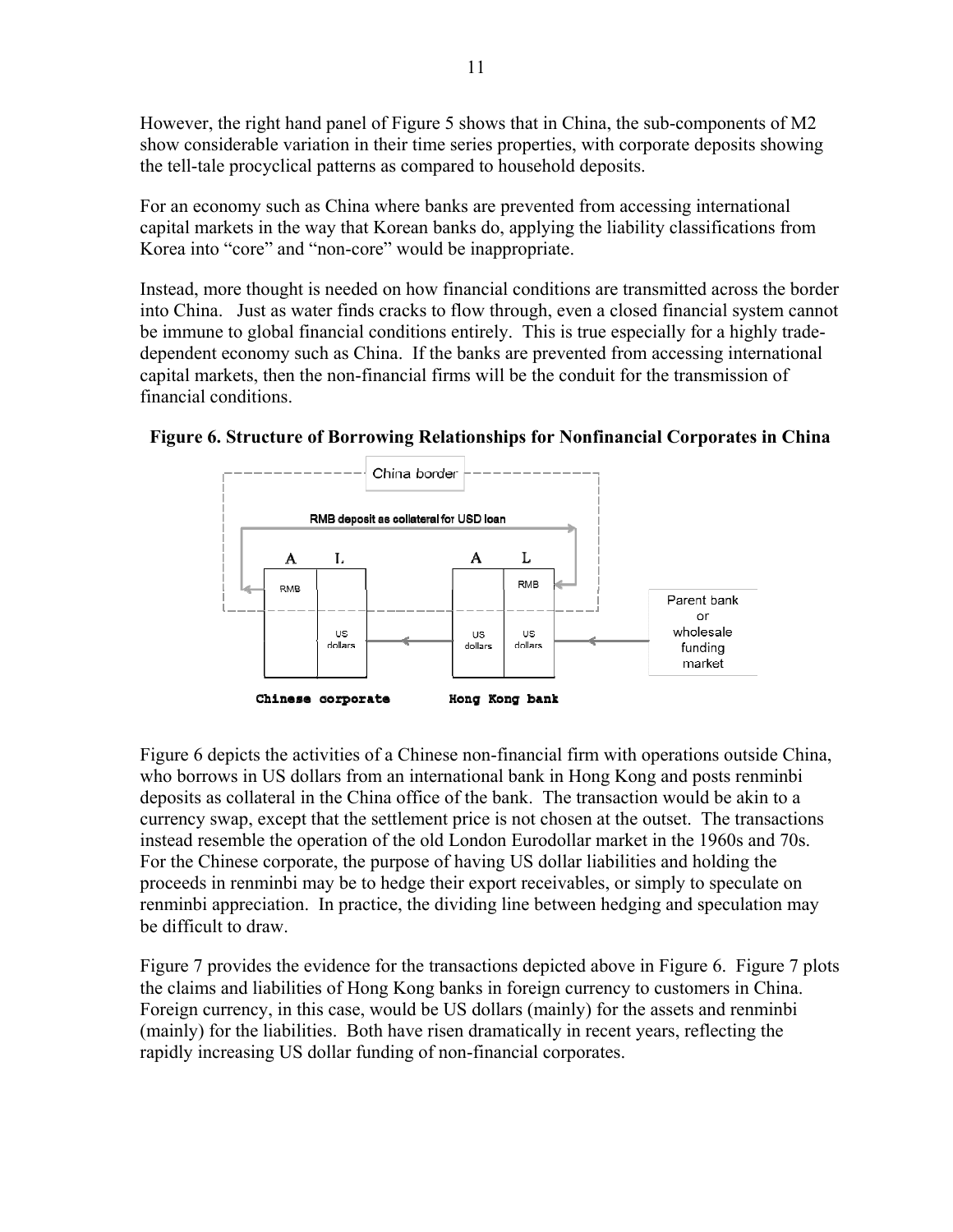

## **Figure 7. Hong Kong Banks' Claims and Liabilities to Nonbank Customers in China in Foreign Currency**

Source: Hong Kong Monetary Authority.

The procyclical pattern in corporate deposits in the right hand panel in Figure 3 may be due to such activities of non-financial corporates.

In addition, such activities of non-financial corporates may also explain why China has been experiencing dollar shortages in recent weeks with the deterioration of global funding markets due to the crisis in Europe. During this period the RMB has been under pressure, depreciating against the US dollar.

Although China's banking system is largely closed, the global activities of its non-financial firms will be reflected in the corporate deposits within M2 when those firms hold the proceeds of dollar liabilities in their accounts in China.

Figure 8 illustrates the growth in the component of the money stock that is due to the deposits of corporates, rather than for households. The left panel shows the time trend in personal deposits and corporate deposits, while the right panel shows the ratio of the corporate to personal deposits. We see the increase in proportion of corporate deposits in recent years, consistent with the operations of Chinese corporates as shown in Figure 6.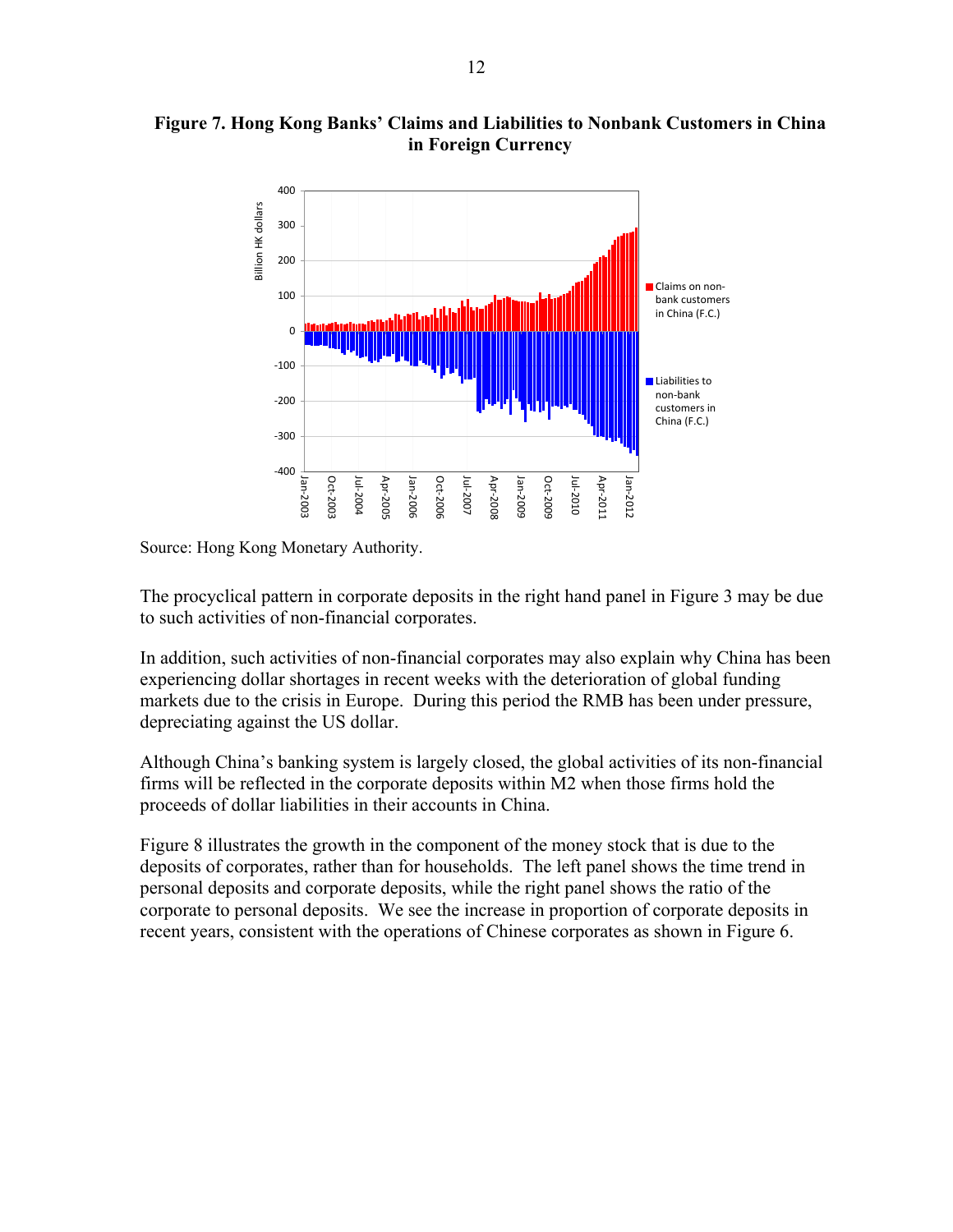

## **Figure 8. Components of China's Monetary Aggregates**

Source: People's Bank of China.

The excess liquidity generated by the activity of non-financial corporates in China will be an important element of the lending boom in China, and is reminiscent of the lending boom in Japan in the 1980s following financial liberalization that allowed Japanese companies to access global capital markets.

Both in Japan in the 1980s and in China more recently, monetary aggregates, especially corporate deposits played the role of non-core liabilities in the way that FX borrowing by Korean banks plays the role of non-core liabilities in Korea.

The point of contact between the FX liabilities in Korea and the corporate deposits in China is that both are liability components of banks. Provided we have the correct demarcation between core and non-core liabilities, we can apply the same method of tracking the ratio of non-core to core liabilities as an indicator that can serve as early warning indicators of financial vulnerability.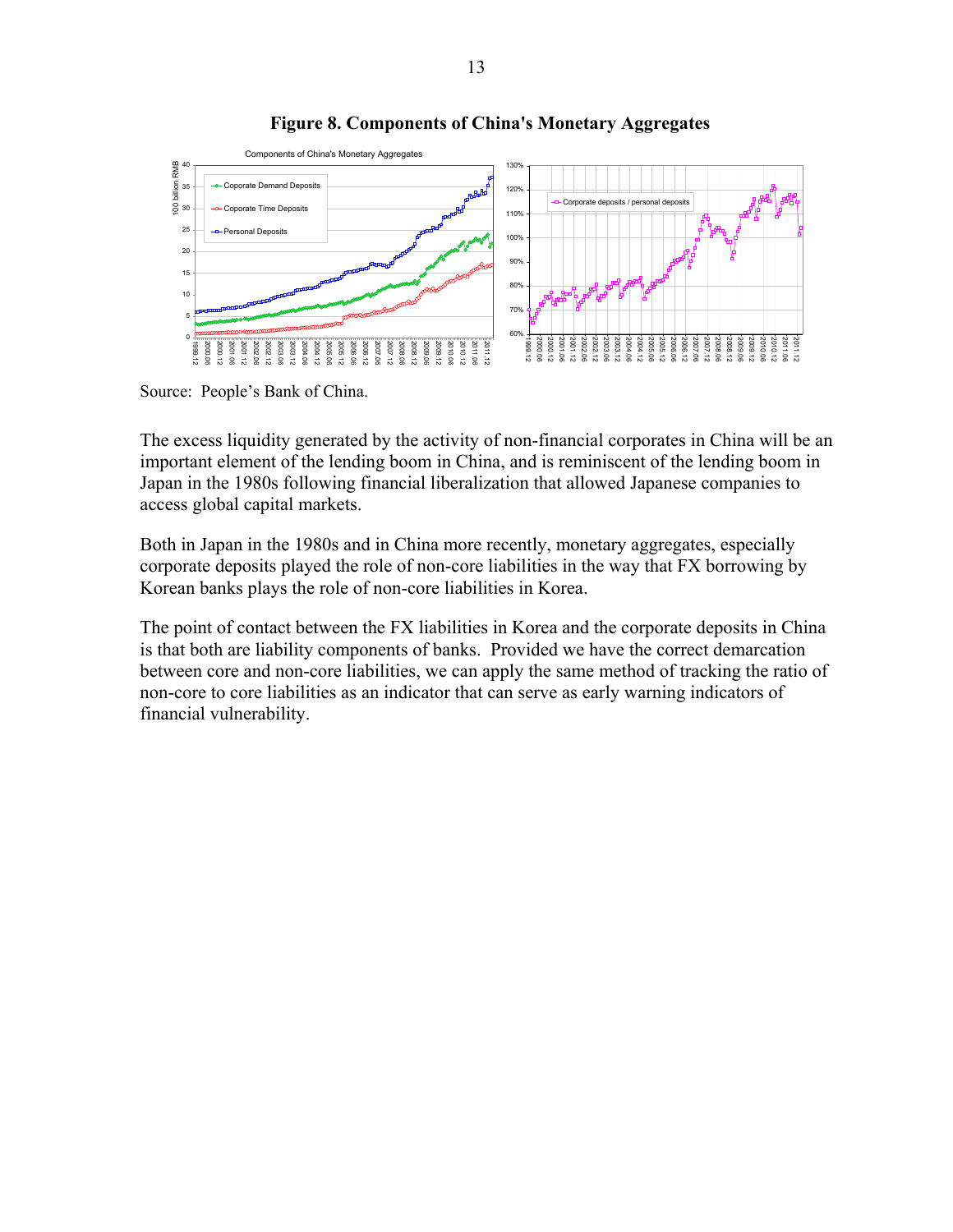#### **REFERENCES**

- Basel Committee on Banking Supervision, 2009, "Strengthening the Resilience of the Banking Sector," December, http://www.bis.org/publ/bcbs164.pdf.
- Basel Committee on Banking Supervision, 2010, "International regulatory framework for banks (Basel III)," Bank for International Settlements, http://www.bis.org/bcbs/basel3.htm.
- Berg, A., and C. Pattillo, 1999, "Are Currency Crises Predictable? A Test," IMF Staff Papers, Vol. 46, No. 2, pp. 107-38.
- Borio, C., and P. Lowe, 2002, "Asset Prices, Financial and Monetary Stability: Exploring the Nexus," BIS Working Paper 114.
- Borio, C., and P. Lowe, 2004, "Securing sustainable price stability: should credit come back from the wilderness?" BIS Working Paper 157.
- Calomiris, C., 1999, "Building an incentive-compatible safety net," *Journal of Banking & Finance*, Vol. 23, No. 10, pp. 1499–519.
- Chamon, M., and C. Crowe, 2012, "'Predictive' Indicators of Crises," in *Handbook in Financial Globalization: The Evidence and Impact of Financial Globalization,*ed. by G. Caprio (London: Elsevier), pp. 499-505.
- Claessens, S., G. Dell'Ariccia, D. Igan, and L. Laeven, 2010, "Cross-Country Experiences and Policy Implications from the Global Financial Crisis," Economic Policy, Vol. 62, pp. 267-93.
- Edge, R. M., and R.R. Meisenzahl, 2011, "The Unreliability of Credit-to-GDP Ratio Gaps in Real Time: Implications for Countercyclical Capital Buffers," *International Journal of Central Banking,* Vol. 7, pp. 261-98.
- Goldstein, I., 2010, "Fundamentals or Panic: Lessons from the Empirical Literature on Financial Crises," *Encyclopedia of Financial Globalization,* forthcoming*.*
- Hahm, J.-H., H.S. Shin, and K. Shin, 2013, "Non-Core Bank Liabilities and Financial Vulnerability," Journal of Money, Credit and Banking, 45(S1), pp. 3–36.
- Himmelberg, C., C. Mayer, and T. Sinai, 2005, "Assessing High House Prices: Bubbles, Fundamentals, and Misperceptions," NBER Working Paper No. 11643.
- International Monetary Fund, 2010, The IMF-FSB Early Warning Exercise: Design and Methodological Toolkit, available at: www.imf.org/external/np/pp/eng/2010/090110.pdf.
- Ivashina, V., and D. Scharfstein, 2010, "Bank lending during the financial crisis of 2008," *Journal of Financial Economics*, Vol. 97, pp. 319–38.